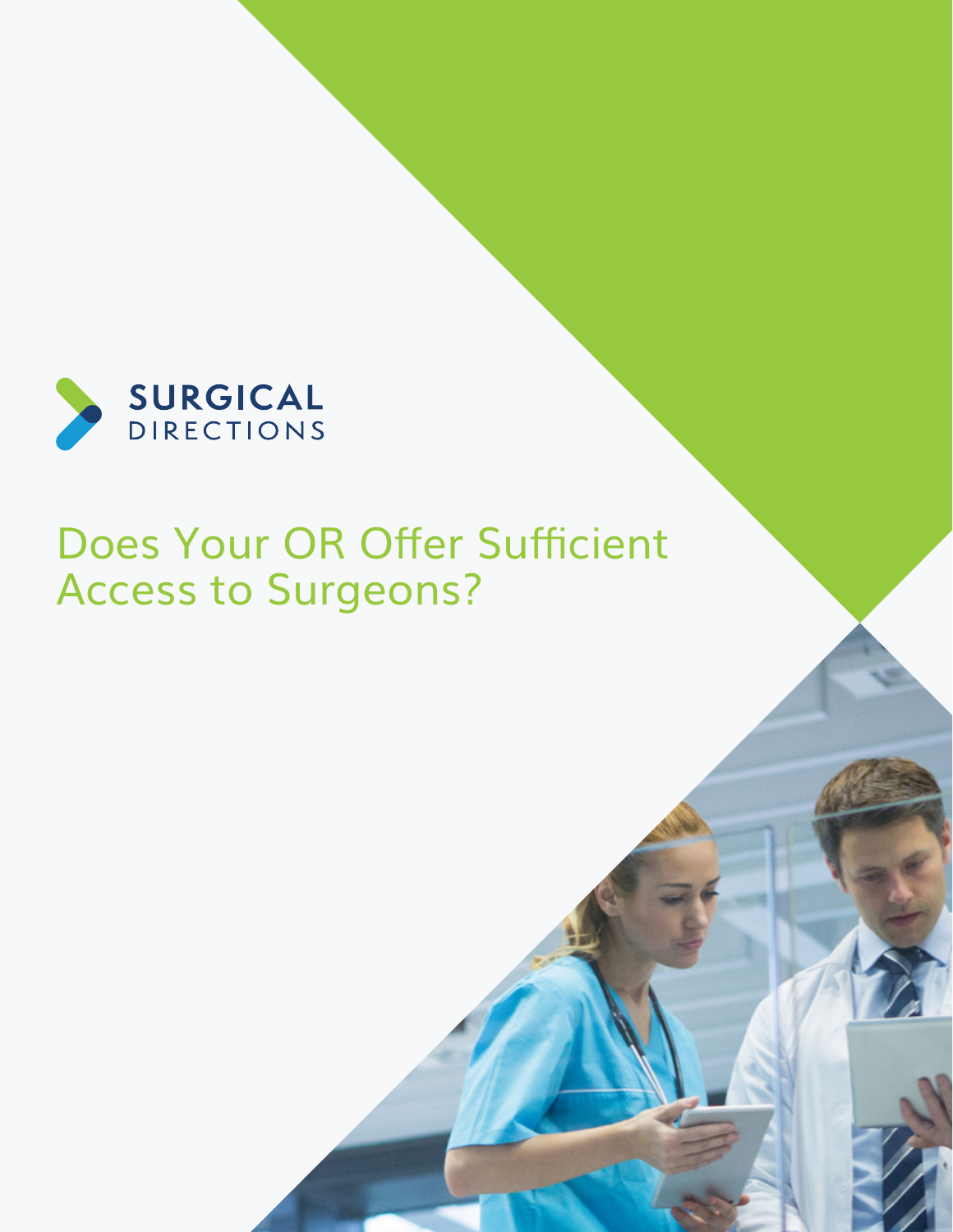# Table of Contents

- [Introduction](#page-2-0)
- [Prepare Patients for Surgery](#page-3-0)
- [Allocate Block Time Appropriately](#page-4-0)
- [Optimize OR Utilization](#page-5-0)
- [Simplify the Scheduling Process](#page-6-0)
- [Seek Surgeon Input](#page-7-0)
- [Case Study: How Bon Secours St. Mary's Hospital Helped](#page-8-0)  [Improve Surgeon Access and OR Performance](#page-8-0)
- 09 Start Improving Access and Efficiency Today
- [About Surgical Directions](#page-10-0)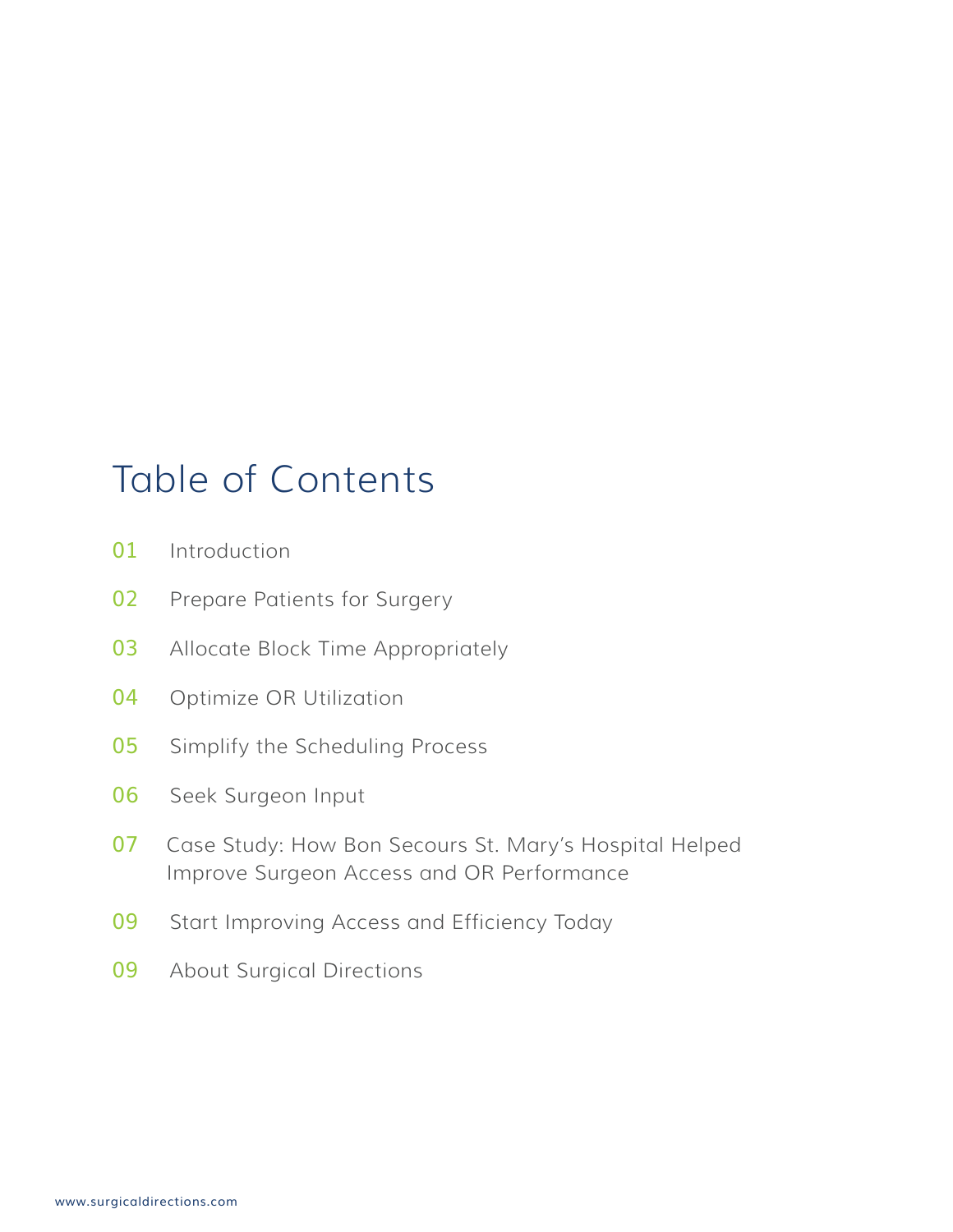<span id="page-2-0"></span>

## Introduction

An inefficient OR that does not provide surgeons sufficient access to its services can result in a restricted ability to schedule cases. This limitation can lead to problems for patients, and for surgeons it can create barriers to using a particular facility.

Patients may be at higher risk for poor outcomes, including surgical site infections, longer recovery times, and higher post-op readmission rates. Surgeons, meanwhile, might experience delayed starts, reduced case volume, excessive idle time with suboptimal block utilization, and higher frustration levels.

Inefficiency and poor OR access can stem from a host of issues, from cumbersome scheduling practices to careless use of reserved OR block time. However, using the appropriate strategies, hospitals can address these issues by providing optimal surgeon access and enhancing overall efficiency.

Following five basic guidelines can help your hospital provide suitable surgeon access to your ORs:

- **1. Preparing patients for surgery** can help ensure cases are ready to start when the surgeon arrives and promote best outcomes for patients.
- **2. Allocating block time appropriately** helps improve case flow through the OR and enables surgeons to efficiently plan their schedules.
- **3. Optimizing OR utilization** can minimize downtime, which helps enhance surgeon productivity and boost facility and physician revenue.
- **4. Simplifying the scheduling process** can mitigate many barriers and irritations for surgeons when they work with hospital ORs.
- **5. Seeking surgeon input** gives surgeons a forum to raise issues of concern and contribute to the governance of the OR.

Implementing these guidelines helps improve patient outcomes while also protecting the bottom line for both surgeons and hospitals.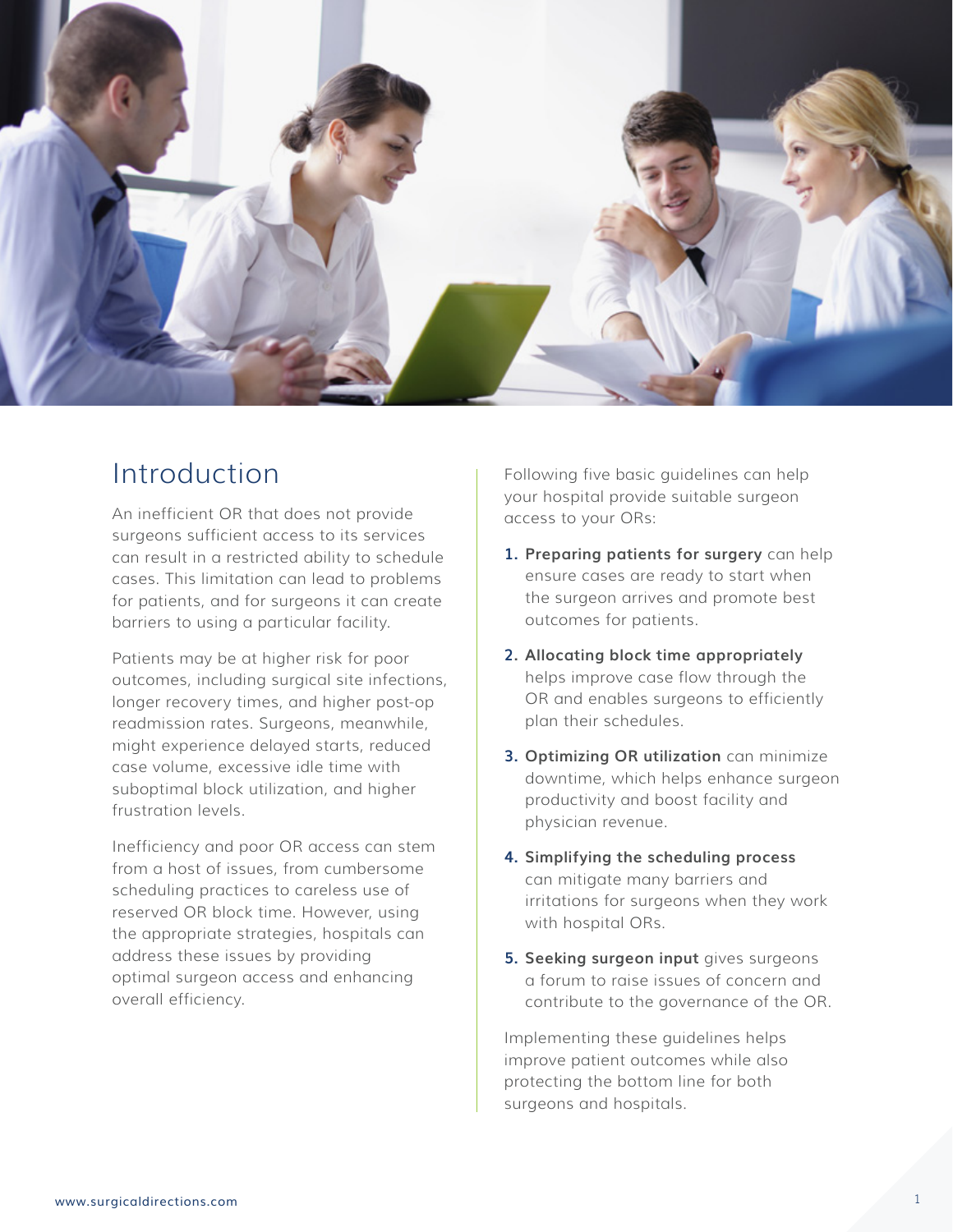# <span id="page-3-0"></span>Prepare Patients for Surgery

Patients often need pre-surgery tests such as a blood test or an electrocardiogram to make sure they are healthy enough for the procedure. Preparing a patient means helping to ensure the patient has been evaluated and tested as needed and the results have been reviewed by the primary care physician, anesthesiologist, or both. Ideally, test results should be reviewed three to four days before the procedure so that an abnormal test result can be managed, as needed.

To determine whether patients are being sufficiently prepared, review surgeries that have been cancelled within 24 hours of the scheduled time. A common reason for a surgery cancellation within 24 hours of the scheduled time is the failure to conduct appropriate preadmission testing. Making sure a patient is ready for surgery can reduce the chance that the procedure will be cancelled or delayed.

Backfilling, or scheduling another surgery to replace the cancellation, is often not possible in such a short amount of time. Day-of-surgery testing that could have been accomplished prior to surgery is expensive, contributes to delays, and runs the risk of an incomplete evaluation of the results. When preadmission testing does not occur, it is often because of a breakdown in communication between the surgeon's office and the hospital's perioperative staff.



For example, if a patient has any type of a cardiac condition, that information should be conveyed to the surgeon and the hospital's surgical staff. Together, they need to make sure the appropriate tests are performed ahead of time and the patient is medically optimized prior to the procedure.

Establishing formal oversight of the preadmission process helps address this issue. Hospital teams and anesthesiologists need to develop preadmission testing guidelines for staff physicians' offices and the hospital. A healthy patient with no known conditions might require no preadmission testing, while a patient with high blood pressure and obesity might require multiple tests.

Using a testing grid guideline facilitates identifying patients who also need a formal preadmission testing visit—in addition to phone and virtual screening processes—for medical optimization and a perioperative workup. A defined and structured preparation process can help prevent delays and cancellations.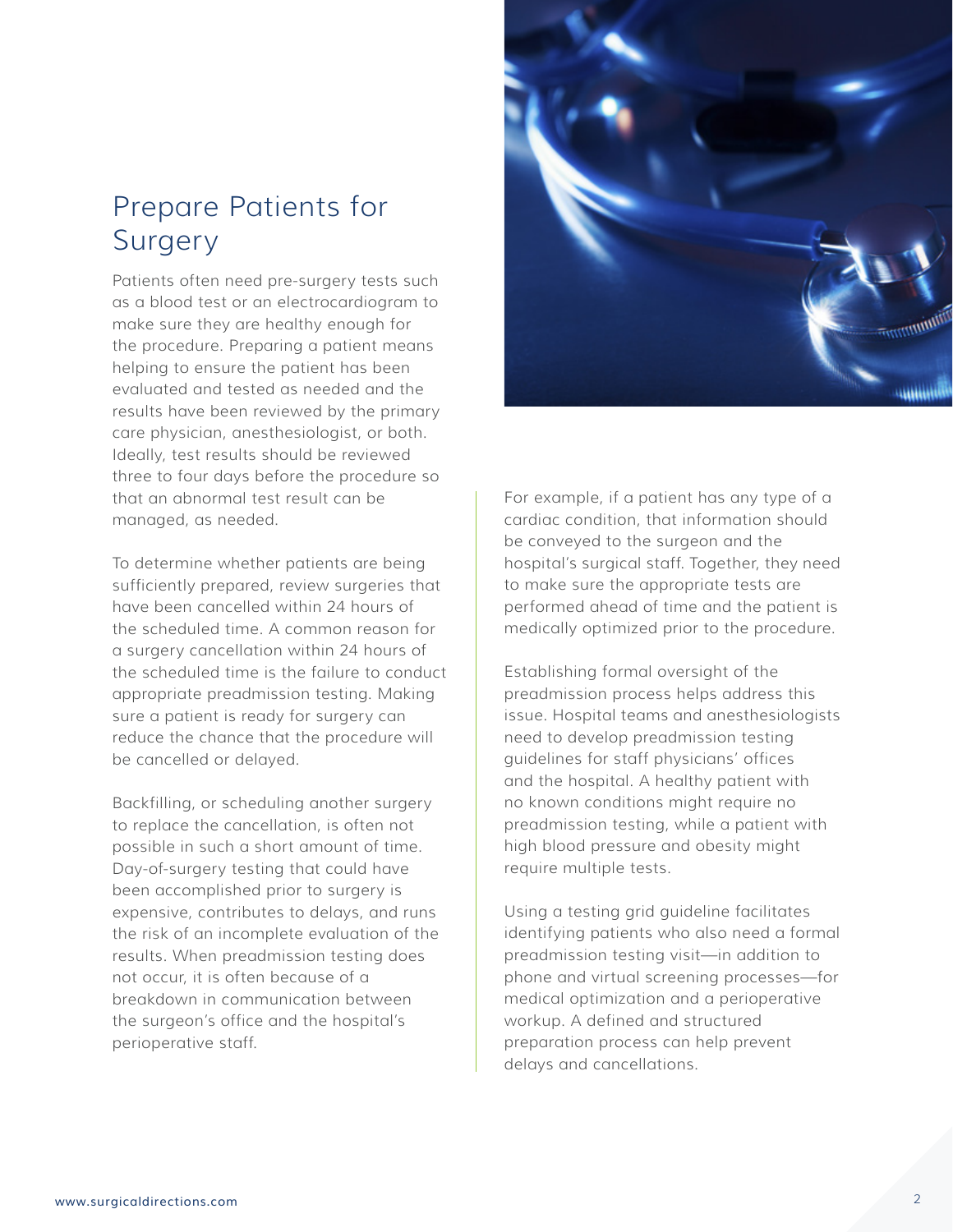# <span id="page-4-0"></span>Allocate Block Time Appropriately

Hospitals must have an adequate amount of blocked and open OR time—both for add-on cases and for surgeons who do not have formal block time. If this time is used inefficiently, hospitals and surgeons might lose revenue and create frustration for the physicians and OR staff.

The problem is that block time is often underused. For example, a surgeon might have five hours of OR time reserved three days a week but use only 30 percent of that time. Or a surgeon might schedule a vacation and not inform the hospital until a day or two before the vacation begins, reducing the opportunity to back-fill that open time.

Establish targets for surgical block utilization rates. Generally, surgeons should use 90 percent of their block time. That block time usage should then be evaluated using a scorecard for each surgeon. Most importantly, surgeons should understand that if they do not meet block utilization rates, they could lose the reserved time. OR directors should be ready to designate that block time to surgeons who do not have any reserved time but have enough volume to be granted block time.

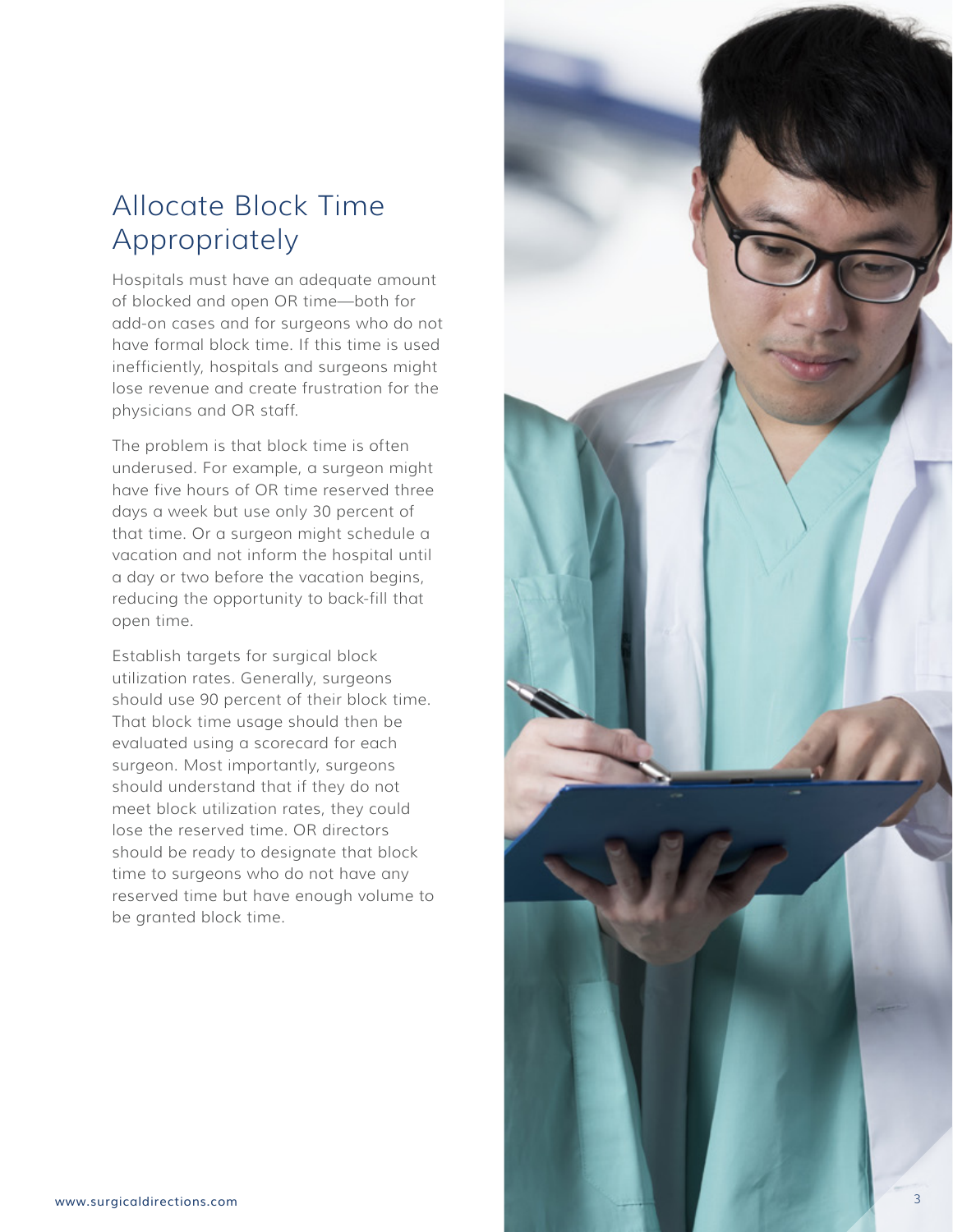<span id="page-5-0"></span>

# Optimize OR Utilization

Keeping an underutilized OR open is a waste of clinical, staffing, facility, and supply resources. But not providing sufficient openings can frustrate surgeons and reduce revenue for the hospital. Finding the right balance can be challenging.

The threshold for OR utilization should be an adjusted rate of 75 percent. In other words, if your hospital has 10 ORs open 10 hours a day, and the 10th OR is used 75 percent of the time, utilization is appropriate. If the 10th OR is in use 85 percent of the time, however, another OR might be necessary. With 85 percent utilization, enough time isn't available to add another surgery in existing ORs because that 15 percent of unused time is spread over several rooms. One room may have 10 minutes of unused time, another may have 20 minutes, and so on. Not enough time is available in any one room to complete a procedure.

Many single hospitals and small health systems may use spreadsheets to manually collect and analyze utilization data. But this methodology may be prone to error, which can lead to mistrust among the surgeons. If possible, these organizations should instead use operational data, electronic medical records, and business intelligence software to calculate optimal and accurate OR utilization rates.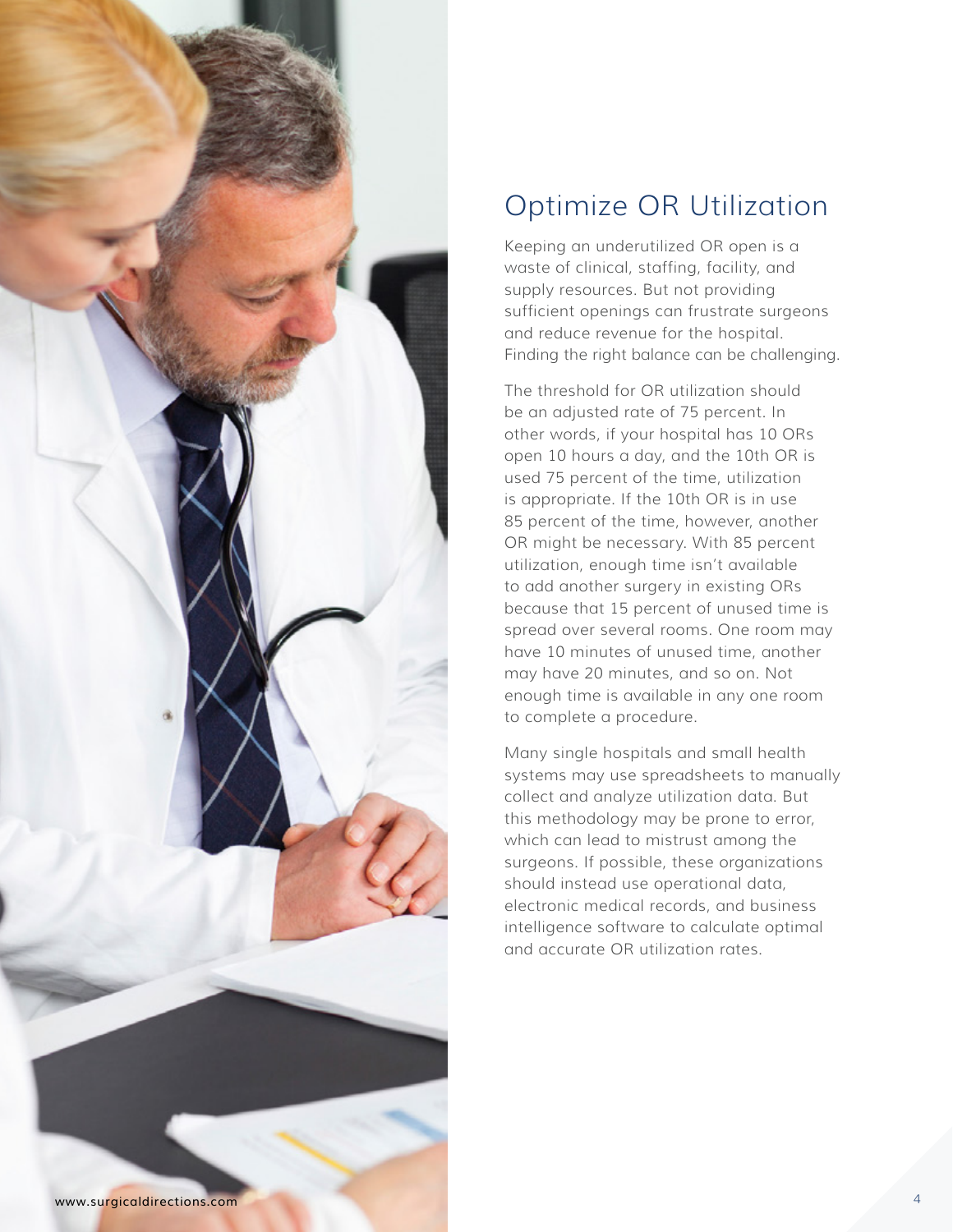## <span id="page-6-0"></span>Simplify the Scheduling Process

An inefficient OR scheduling process is often indicated by poor scores on patient and surgeon satisfaction surveys. In the extreme, poor processes can prompt surgeons to seek other hospitals to perform their procedures. In addition, the hospital can waste a significant amount of time and human resources when making multiple calls to surgeons' offices to find incomplete and missing information.

A centralized scheduling process is key to enhancing efficiency and getting procedures scheduled in a reasonable period of time—such as two to three weeks instead of two to three months. One of the challenges is that each physician's office uses different processes, and some are more efficient and complete than others.

Identify physicians' offices with poor scheduling practices and those with efficient practices. Then, using a peer-topeer technique, transfer those efficiencies to the offices that need help. You might discover, for example, that in efficient offices, staff members have a better understanding of clinical terms, which can help to speed up the process and reduce errors. Augmenting training, or providing supporting educational materials, can help improve understanding of terms.



One-time visits to poor-performing offices can also uncover issues that are causing inefficiencies. For example, staff members in these offices might have poor computer skills and rely heavily on manual processes, which can increase the time and error rate in scheduling a case. In some instances, these types of problems can be remedied by showing staff how to maximize the use of computer and non-computer-based productivity tools, such as sending a document electronically rather than using a fax machine.

Engaging with physician schedulers and office managers—for example, by hosting a welcome or appreciation lunch—can help to build trust, solidify relationships, and create peer-to-peer networks. Trying to make the scheduling process easier for surgeon schedulers is critical. The more you can work with a physician's office to help improve the process for the scheduler, the more likely the staff is to schedule with your hospital.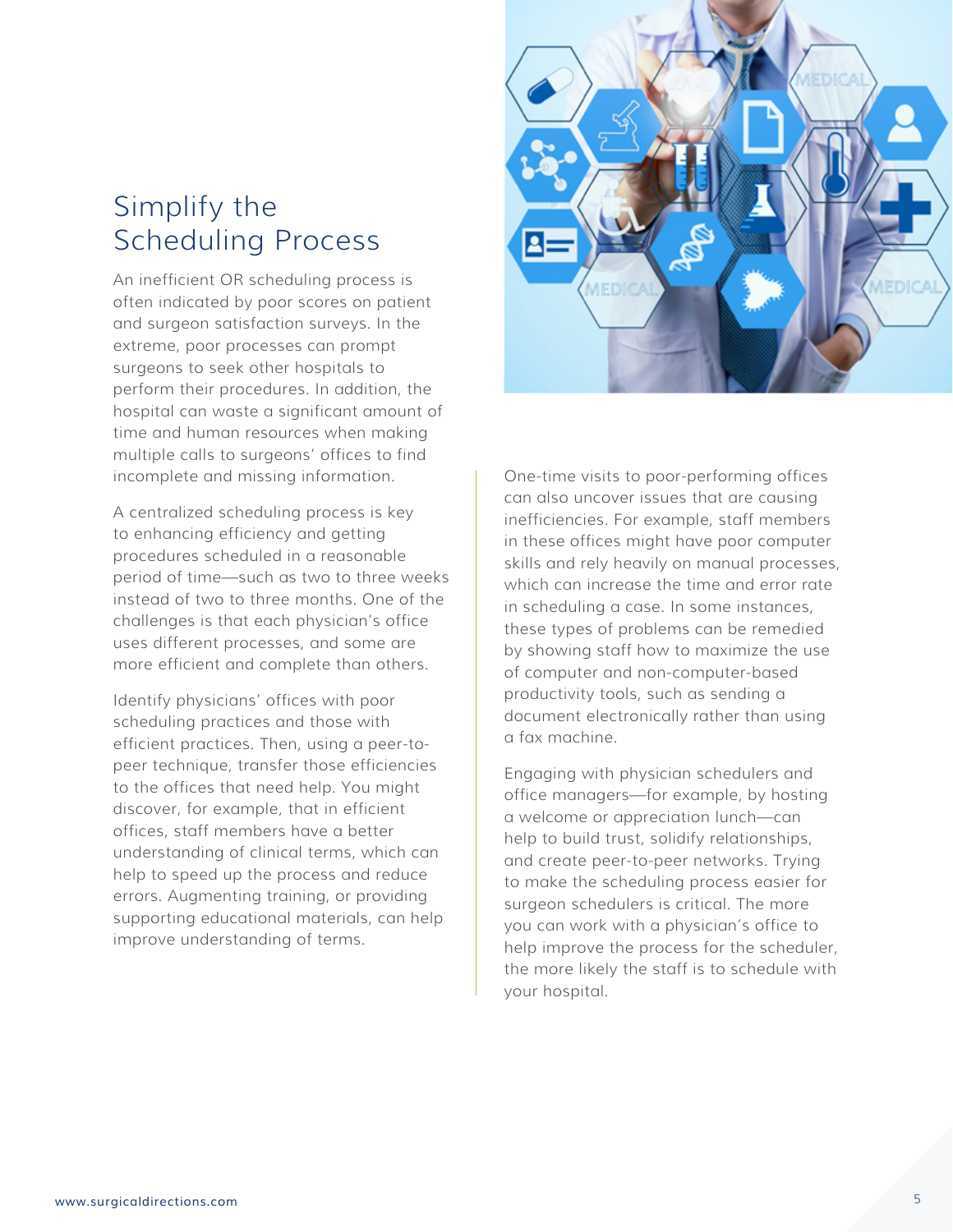## <span id="page-7-0"></span>Seek Surgeon Input

Solutions in healthcare are often found through effective and sincere collaboration. Including physicians and staff members who are on the front line is critical to the success of any collaboration. Because inefficient block time can be one of the greatest impediments to physician access, creating a body of authority—through an OR governing committee—to review block time utilization can provide the best results. This committee should be both multidisciplinary and interdisciplinary, including not only practicing surgeons but also representatives from anesthesia, nursing, and administration.

Many committees will benefit from establishing standardized definitions for key terms, such as utilization and management, block release time, and methodology for block allocation. No two hospitals measure utilization in the same way. For example, if a surgeon's block time is 12 pm to 3 pm, but the surgery lasts until 5 pm, do those last two hours count toward the surgeon's utilization? One hospital might count the hours that extend beyond a surgeon's blocked time toward utilization, while another hospital might not.

The physicians who serve on the block utilization committee should act as champions within and for the committee, seeking input and obtaining buy in from their colleagues on new OR rules, methods, and practices regarding the OR. This collaboration helps to further establish a relationship of trust between the hospital and surgeons.

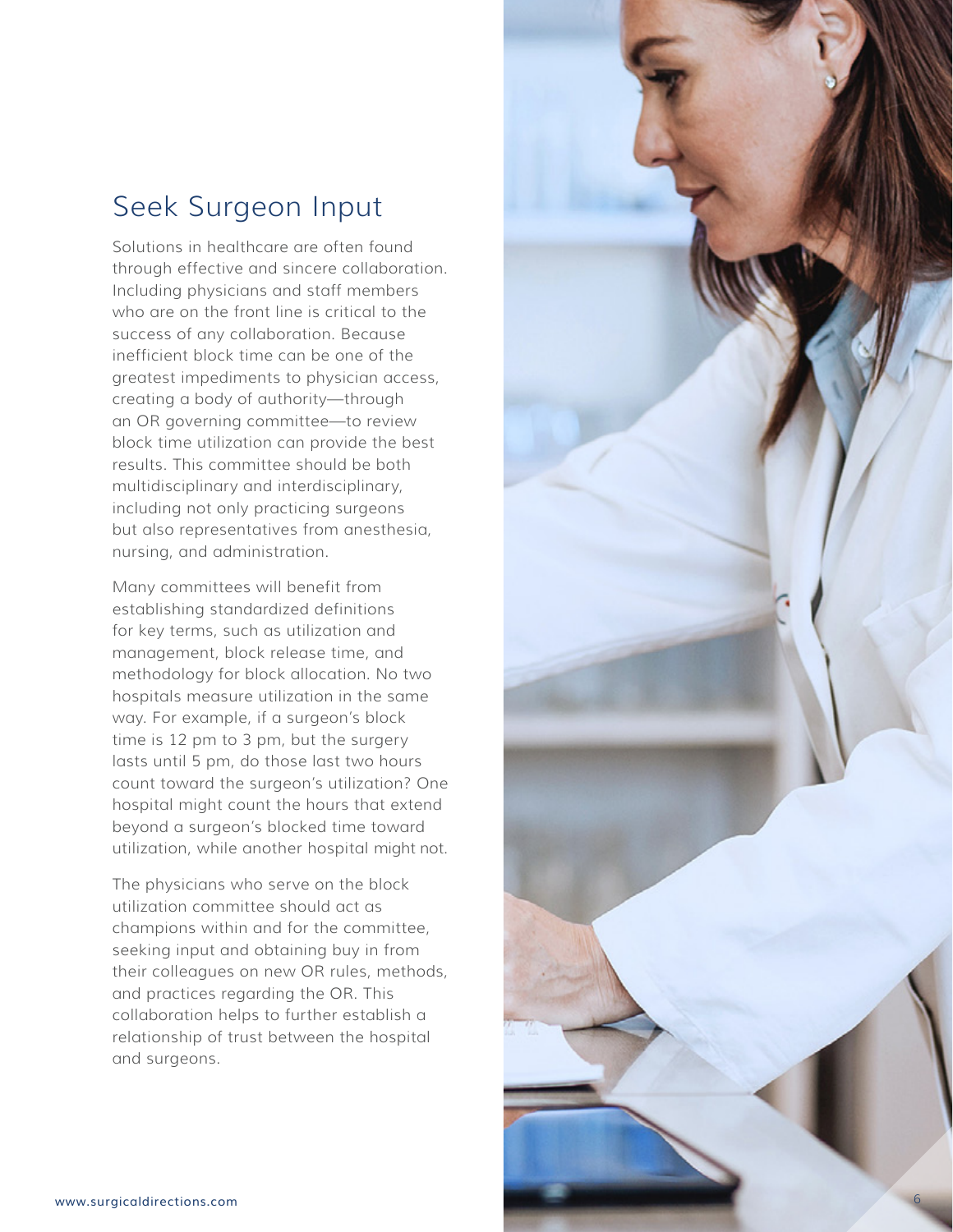### <span id="page-8-0"></span>**Case Study**

### **How Bon Secours St. Mary's Hospital Helped Improve Surgeon Access and OR Performance**

Bon Secours St. Mary's Hospital is an acute-care facility with nearly 400 beds, located in Richmond, Virginia. According to Definitive Healthcare, the hospital's patient mix is about one-third Medicare, one-tenth Medicaid, and the rest primarily privately insured.

Richmond median incomes and home values are below Virginia state averages,<sup>1</sup> and the Richmond population might be slightly more price sensitive for healthcare services than the state average. Hospitals such as St. Mary's must maximize efficiency and productivity to maintain margins instead of lifting prices.

#### **Situation**

The St. Mary's leadership team was increasingly concerned about the hospital's competitiveness compared with other local hospitals and newly built ambulatory surgical centers. St. Mary's had been experiencing a steady decline in surgical case volume, and it was under growing financial pressure as its market share declined.

Compounding this problem, the leadership saw indications of staff coordination issues. Surgeons voiced complaints about OR access, and an increase in staff turnover was evident.

The administration felt the perioperative department was not appropriately coordinated internally across its many functions, such as pre-op, OR, preanesthesia testing (PAT), nursing, surgery, and anesthesia.

#### **Discovery**

In partnership with Surgical Directions, St. Mary's conducted a benchmarking study to assess the hospital's OR performance relative to peer facilities. The findings showed a couple of areas with significant performance gaps (see Figure 1).

After analyzing data and conducting numerous surgeon and staff interviews, the Surgical Directions team developed a series of process improvement recommendations.

| <b>Metric</b>                       | <b>Custom Benchmark</b>           | <b>St. Mary's Rating</b> |
|-------------------------------------|-----------------------------------|--------------------------|
| Prime-time OR adjusted utilization  | 75% $\leq$ Utilization $\leq$ 85% |                          |
| Turnover time (room)*               | 30 minutes or less                |                          |
| First-case on-time starts (FCOTS)** | $\geq 90\%$                       |                          |

<u>**\*** Turnover time (room): wheels out<sub>n+1</sub> − wheels in<sub>n</sub></u>

**\*\*** FCOTS—no grace period

*Figure 1: This benchmarking scorecard sample reveals one significant problem and two less-significant problems. This type of analysis is conducted for dozens of key performance indicators.*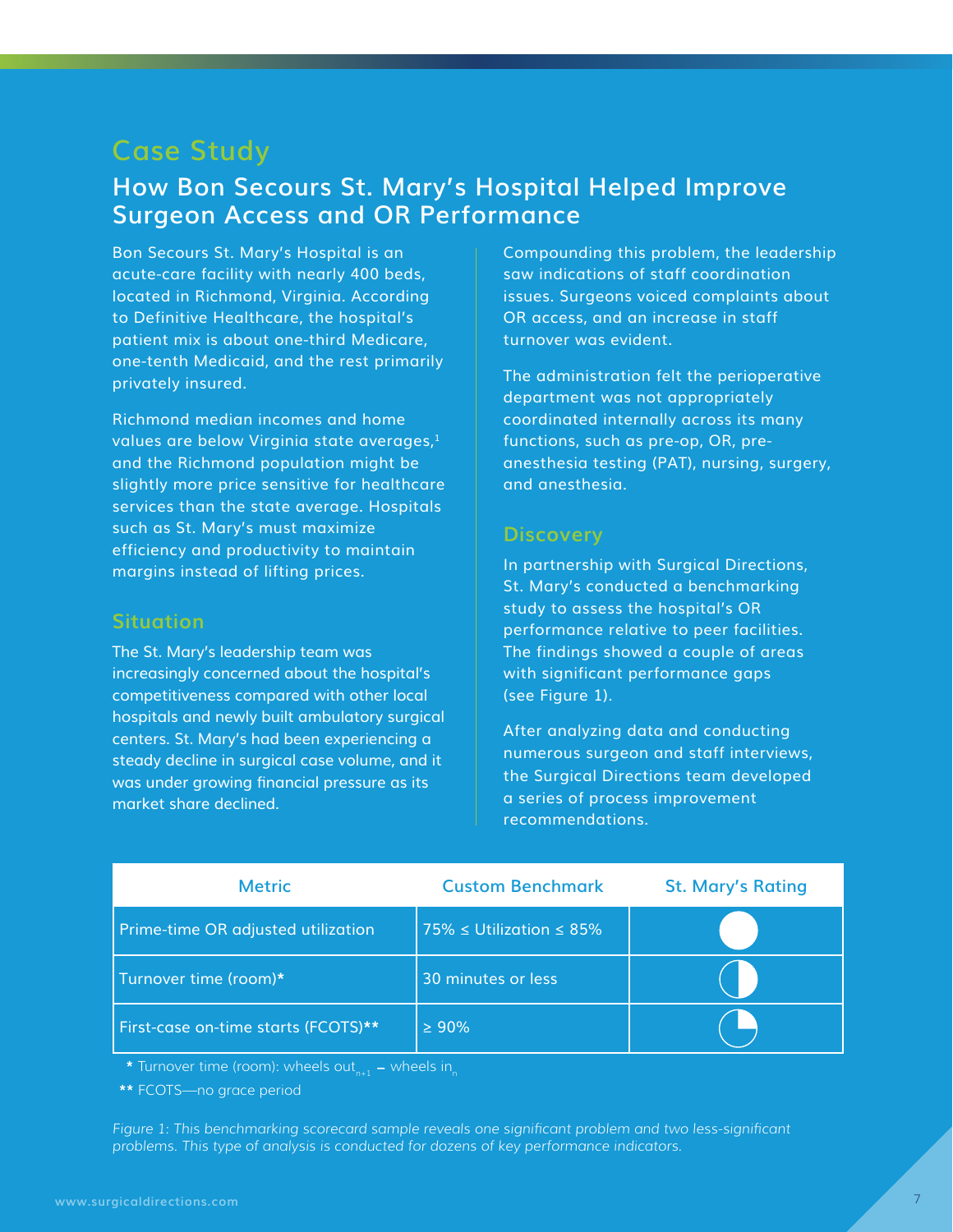The goal of these recommendations was to enhance surgeon access and OR performance in the following ways:

- Boosting surgical case throughput (OR utilization)
- Redesigning the surgical blocks overall
- Increasing OR prime-time access while balancing capacity with demand
- Establishing a collaborative governance structure that provides a mechanism for surgeon input
- Redesigning and implementing a new pre-anesthesia testing process to help improve first-case on-time starts (FCOTS)
- Leveraging a growth strategy to increase case volume

#### **Results**

Following the recommendations paid dividends. In virtually every performance area measured, the hospital moved rapidly toward specific operational improvement objectives over its current benchmarked levels (see Figure 2). The result of the performance improvement has been a significant increase in both daily case volumes and overall surgeon satisfaction. By eliminating various barriers to access, St. Mary's Hospital has made great strides in better serving the needs of both the community and its surgeons.<sup>2</sup>

| <b>Metric</b>          | Goal       | <b>Baseline</b> |
|------------------------|------------|-----------------|
| <b>FCOTS</b>           | 80%        | 40%             |
| Turnaround time (TAT)  | 30 minutes | 34 minutes      |
| Same-day cancellations | 4%         | 8%              |
| Case volume            | 200 cases  | N/A             |

*Figure 2: Team-defined operation improvement goals reflect significant improvement over the baseline observed during the analysis phase.*

<sup>1</sup>City-Data.com. Retrieved from [www.city-data.com/city/Richmond-Virginia.htm](http://www.city-data.com/city/Richmond-Virginia.html)l.

<sup>&</sup>lt;sup>2</sup> For the complete case study, visit [www.surgicaldirections.com/resource/bon-secours-st-marys-hospital/](https://www.surgicaldirections.com/resource/bon-secours-st-marys-hospital/)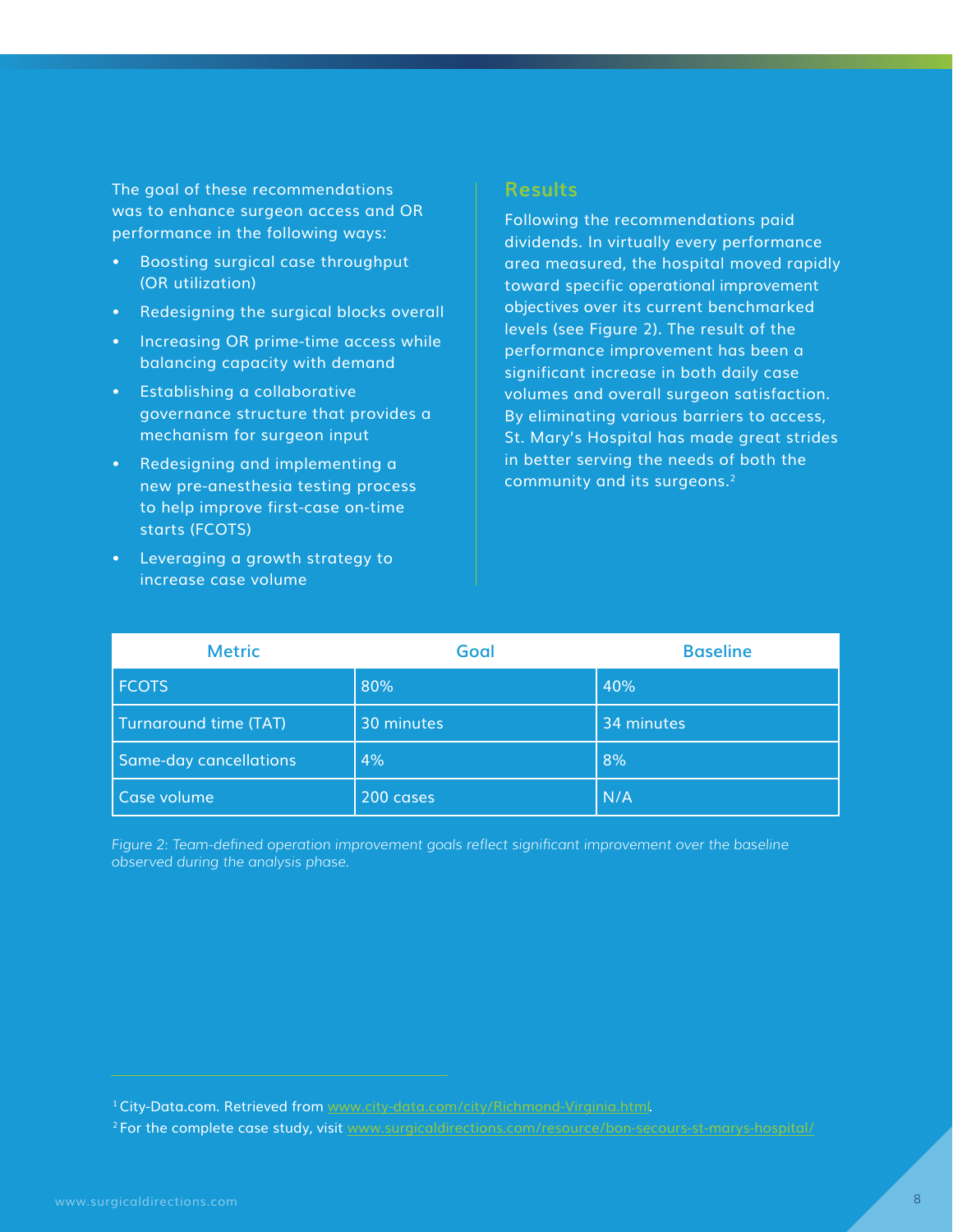<span id="page-10-0"></span>

# Start Improving Access and Efficiency Today

As the healthcare industry becomes more competitive, hospitals need to do everything possible to improve access to the OR for surgeons and maximize overall efficiency. Achieving these goals is vital for increasing performance and sustaining revenues. By focusing on a few guidelines, your hospital can optimize the value of ORs while helping improve surgeon satisfaction and patient satisfaction as well as strengthening its reputation as a reliable, efficient facility for surgical procedures.

# About Surgical Directions

Surgical Directions, a MEDNAX company, is the country's leading partner for hospitals committed to improving the operational, financial, clinical, and market performance of perioperative and anesthesia services. Our consulting team is led by nationally recognized practicing surgeons and anesthesiology providers experienced in organizational design, block time, surgical scheduling, patient throughput, materials, OR and anesthesia staffing, strategic planning, and physician relations.

Our team members have successfully helped more than 400 hospitals nationwide increase surgical volume; boost nursing, anesthesia, and surgeon satisfaction; reduce perioperative cost; and enhance overall anesthesia and perioperative performance.

Find out more at [www.surgicaldirections.com](http://www.surgicaldirections.com) Or email us at [info@surgicaldirections.com](mailto:info%40surgicaldirections.com?subject=)